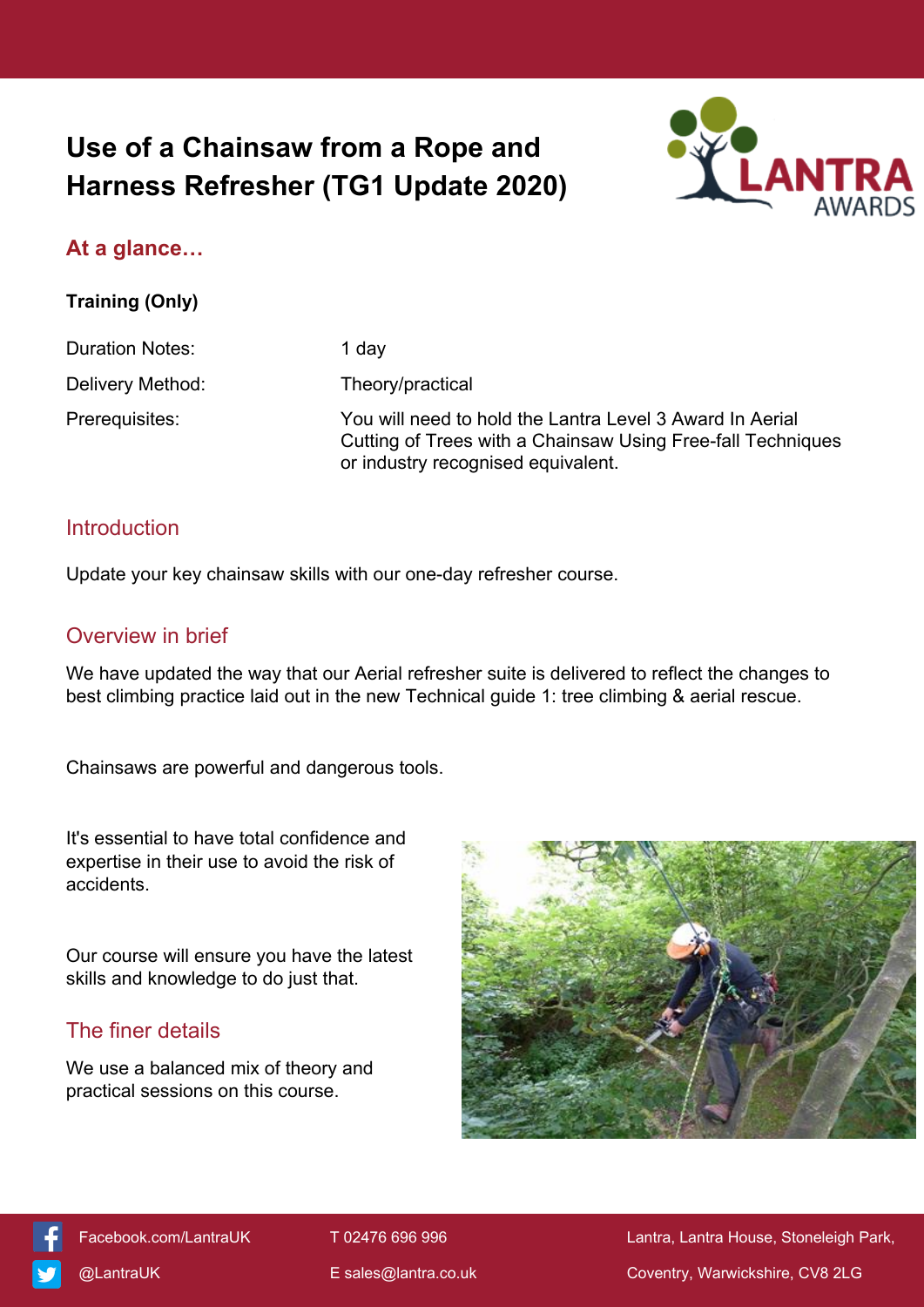You'll be run through the latest techniques and safety guidelines to ensure you're comfortable when using a chainsaw from a rope and harness.



We will expect you to provide evidence of your status as an experienced chainsaw user.

It's essential that you keep up to speed with all the latest techniques and guidelines to ensure you stay safe when using them.

Our refresher course will do just that as well as demonstrating that you and your employer have completed sufficient training to meet the Provision and Use of Work Equipment Regulations 1998 (PUWER).

Course sessions:

HSE legislation and safety guidelines

Preparing a chainsaw for use in a tree

- Securing the work position
- Cutting techniques

Clearing site and equipment checks.

Worth noting: You'll need to be physically fit, and not on any medication that could affect your safety, to complete this course.

It's not for anyone who suffers from vertigo.

### Who should attend?

The course provides the knowledge and skills required for learners to be assessed for the regulated qualification, Level 3 Award in Aerial Cutting of Trees with a Chainsaw using Free-Fall Techniques (QCF)

People involved in:

- Arboriculture
- Forestry
- Woodland Industries
- Local Authorities

 [Facebook.com/LantraUK](https://www.facebook.com/LantraUK/) T 02476 696 996 Lantra, Lantra House, Stoneleigh Park, [@LantraUK](http://www.twitter.com/lantrauk) E [sales@lantra.co.uk](mailto:sales@lantra.co.uk) Coventry, Warwickshire, CV8 2LG